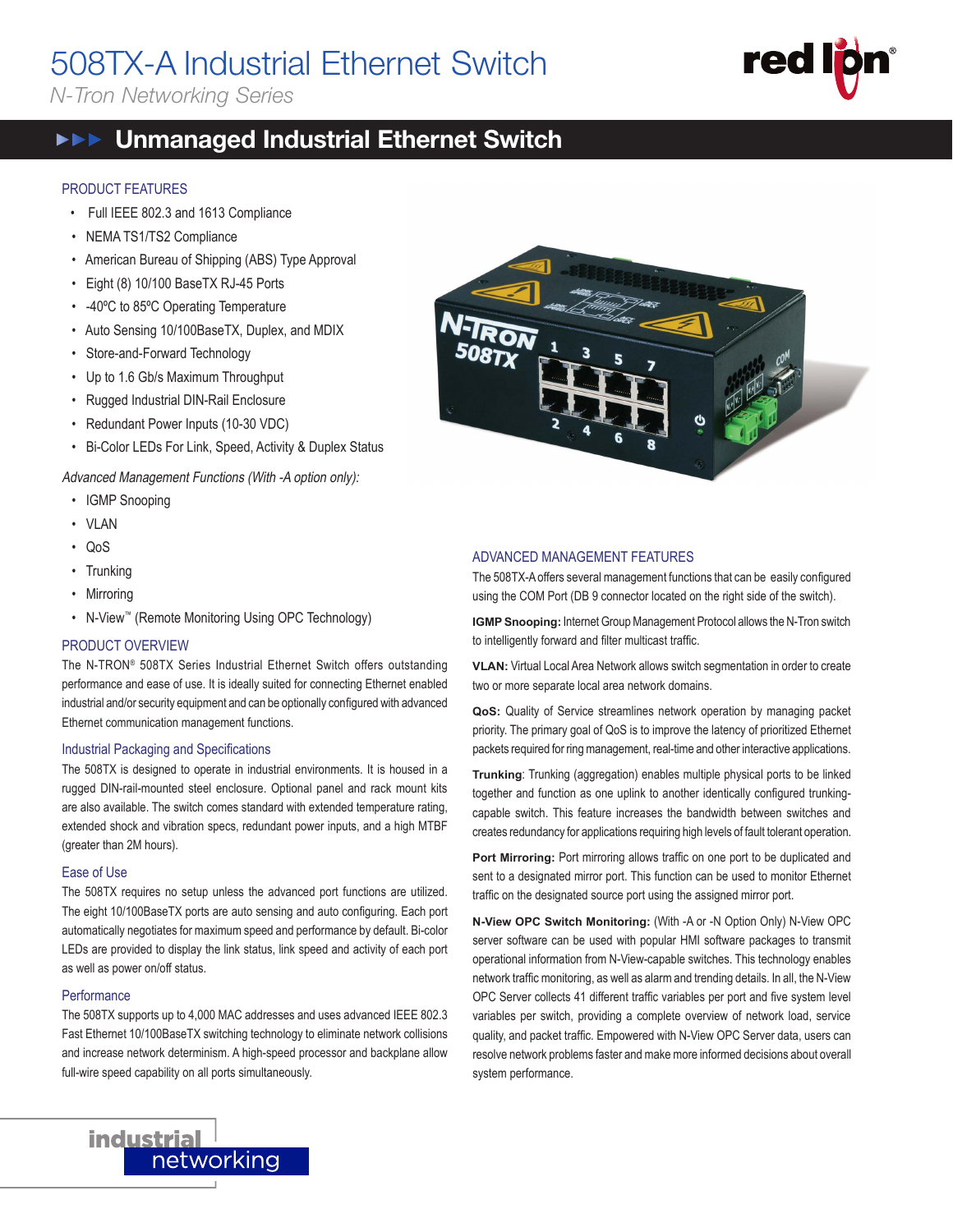## Specifications

#### Switch Properties

Number of MAC Addresses: 4,000 Latency Typical: 2.1 μs Switching Method: Store & Forward

Aging Time: 300s, Programmable (-A option)

#### Case Dimensions

| Height:   | 2.3"      | $(5.8 \text{ cm})$ |
|-----------|-----------|--------------------|
| Width:    | 5.5"      | $(14 \text{ cm})$  |
| Depth:    | 3.5"      | $(8.8 \text{ cm})$ |
| Weight:   | $1.6$ lbs | $(0.8 \text{ kg})$ |
| Din-Rail: | 35 mm     |                    |

#### **Electrical**

Redundant Input Voltage: 10-30 VDC Input Current: 200 mA @ 24 VDC

Inrush: 9.0 amp/0.6 ms @ 24 VDC N-Tron Power Supply: NTPS-24-1.3 (1.3A @ 24 VDC)

#### **Environmental**

Operating Temperature: Operating Altitude: 0 to 10,000 ft.

C to 85 $\mathrm{^{\circ}C}$ Operating Humidity: 10% to 95% (Non Condensing)

#### Shock and Vibration (bulkhead mounted) Shock: 200 g @ 10ms Vibration/Seismic: 50 g, 5-200 Hz, Triaxial

**Reliability** 

MTBF:  $>2$  Million Hours

Serial Configuration Port Com Parameters: 9600,n,8,1

Network Media 10BaseT: ≥Cat3 Cable

100BaseTX: ≥Cat5 Cable

## **Connectors**

10/100BaseTX: Eight (8) RJ-45 Copper Ports

#### Recommended Wiring Clearance

| Front: | 2" (5.1 cm) |
|--------|-------------|
| Side:  | 1" (2.6 cm) |

Regulatory Approvals

FCC/CE (CFR 47, Part 15, Subpart B, Class A); ICES-003 EMC Dir 89/336/EEC, EN 50204, EN 55011 EN61000-4-2, 3, 4, 5, 6, 8,11, EN61000-6-2, 4 ANSI C63.4 UL /cUL: Class I, Div 2, Groups A, B, C, D and T4 UL 508 and UL 1604 CAN/CSA-C22.2 No.213, ATEX II 3 G Ex nA IEEE 1613 for Electric Utility Substations ABS Type Approval for Shipboard Applications GOST-R Certified, RoHS Compliant

Designed to comply with: NEMA TS1/TS2 for Traffic Control